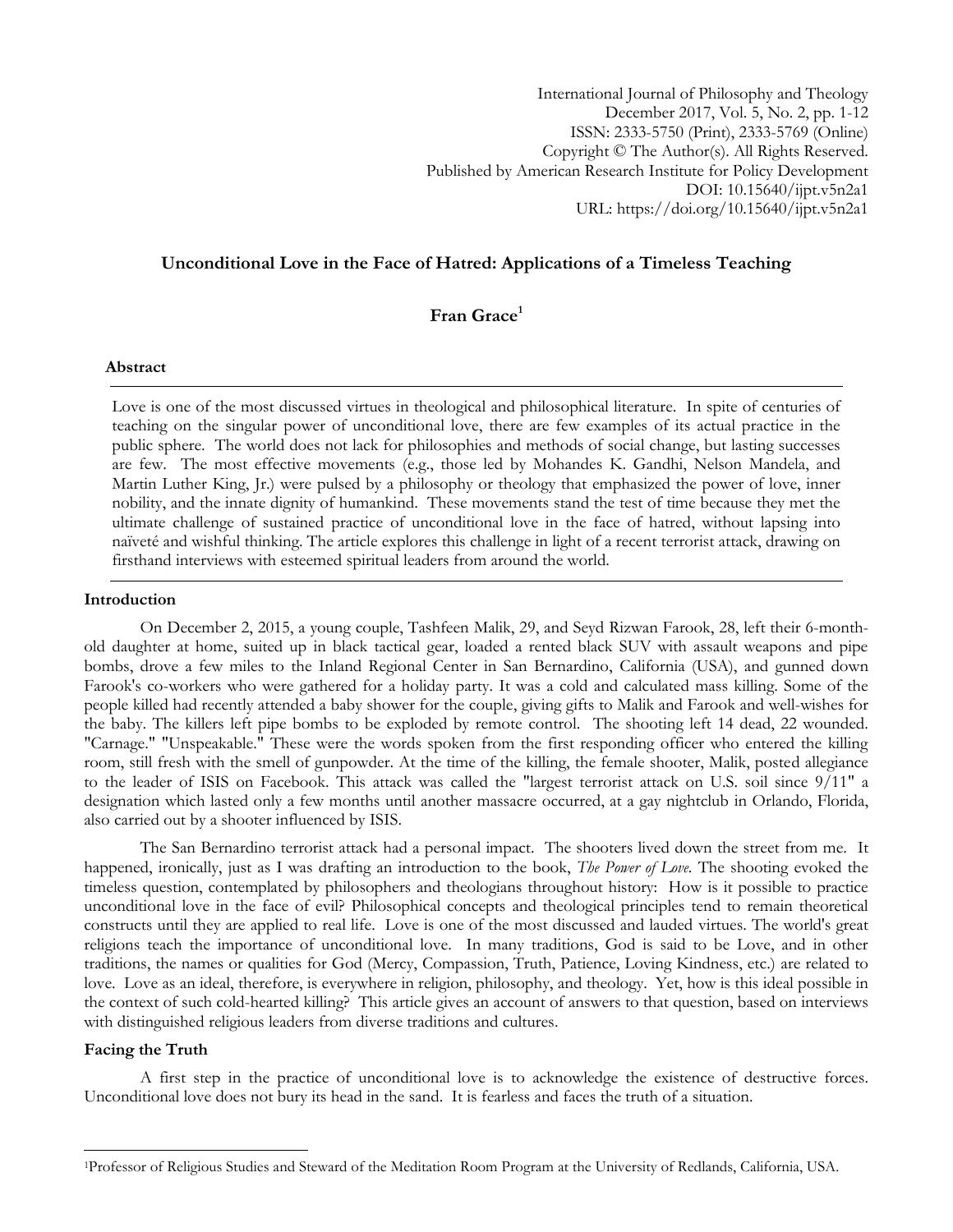For example, survivors of childhood abuse know that responsibility for abuse lies not only with the perpetrator but also with members of a household who keep their head in the sand and, by their denial, fail to protect a child. Love and truth go together. In the public sphere, Mahatma Gandhi based his movement to end British imperialism in India on *satyagraha*, which means "holding onto truth." The *satyagrahi* a practitioner of the *satyagraha* philosophy commits to purifying mind, speech and action of all violence, through rigorous self-honesty and inner discipline. Only then, having purified their own consciousness, can*satyagrahis* see clearly into the nature of an evil situation. Since correct insight reveals that evil stems from ignorance, the *satyagrahis*'stance toward the people promulgating the oppressive system is not one of enmity or blame, but of unconditional love.Theologically, Gandhi's approach affirmed the innate dignity of all people. It was rooted in the *Bhagavad Gita*, the Indian scripture which he called the "infallible guide of conduct" for his life (Gandhi, 1997, 36). Philosophically, unconditional love does not avoid negative conditions, for even negativity is part and parcel of the oneness of love. Rather than avoidance, *real love* loves regardless of the conditions.

In the case of the terrorist attack, facing the truth led to visiting the place where the shooting occurred. The day before the shooting, this intersection was unremarkable another traffic light on the way to work. Overnight, it was transformed into a memorial site with candles, flowers, prayers, flags, and pictures of the deceased. It became a sacred site that held the longing and pain of the human heart. People need a place to express the heart. Honor the dignity of life. Reaffirm hope. Unite with others, rather than divide. Light a candle. Say a prayer. Kneel and ask for mercy. Remember those who have passed. Reach out and hold the hand of a friend. Weep quietly. At the memorial site, there were 14 American flags for the 14 individuals shot to death by the terrorists. Visiting the site revealed the loss of individuals who were loved and admired by their unique communities. Ironically, one of the victims was a Christian woman who had immigrated from Iran two decades ago to escape Islamic extremism, only to be gunned down by Islamic extremists here in the U.S. One of the men killed is remembered as a hero. He saved the life of a friend by covering her with his own body, taking the shots so she didn't have to. "I got you," he told her. A young woman among the dead was the same age as the shooters and was admired for her dedication to helping others. How to explain the difference? One young person was on a path of loving, the others a path of killing.Another person killed was a gay man, known as a kind-hearted person and free spirit to his many friends; his death evoked this prayer written at the memorial site: "On behalf of the LGBT community, we offer our prayers and love to our human family. Violence is NEVER the Word of God. Rest in Peace."

A short distance away from the memorial site was the townhome where Farook and Malik lived. Facing the truth also required a visit there, to reckon with the fact that they, too, were victims of the hatefulness they executed. When authorities broke into the house, they found poignant evidence of a double life. The couple's garage housed an arsenal of ammunition and bomb-making equipment, alongside the signs of a passion for tinkering with cars. Baby gear and gun cleaner were next to each other in the kitchen. The baby crib stood in a room that doubled as an office with computer and document shredder. In the trash can were electronic devices, smashed to eliminate incriminating evidence. The couple had evidently planned to carry out further mass shooting and bomb attacks after the initial "soft target." Why else all the ammunition? Their SUV was loaded with 1400 rifle rounds and 200 handgun rounds at the time they were intercepted and killed in a shootout with law enforcement. Where were they going? We may never know. Farook, working as a county health inspector, had seen inside many local schools and facilities. It was the perfect job for scoping out targets for attack.

The shooters' townhome looked very different from the memorial site. It was boarded up with no sign of life. There were no flowers, candles, or flags placed on the steps. No banners to affirm hope. No posters with heartfelt prayers for the deceased. No expressions of sorrow for the loss of their young lives. There was only dismay. And a chill up the spine. One wondered, "How could they have done this? Living so close, plotting to kill, and no one knew?" The photographs of Farook and Malik as teenagers show a light in the eyes, the hopefulness of youth, and a certain congeniality and softness. In the recent photographs, however, this inner light had been extinguished. They looked blank and hardened. Joyless. What had happened to them? In the recent photographs, there was a coldness in their eyes. Something very menacing had taken possession of them. Farook and Malik were indeed the "killers." But were they not also the victims of hatred? There were 16 people not just 14 killed by hatred in this tragedy.

It would be easy to see them as the "enemy," but according to the spiritual leaders I interviewed, the real enemy is *ignorance*. In their different ways, these spiritual leaders recapitulated the view of Socrates that human beings are intrinsically innocent and do things out of ignorance.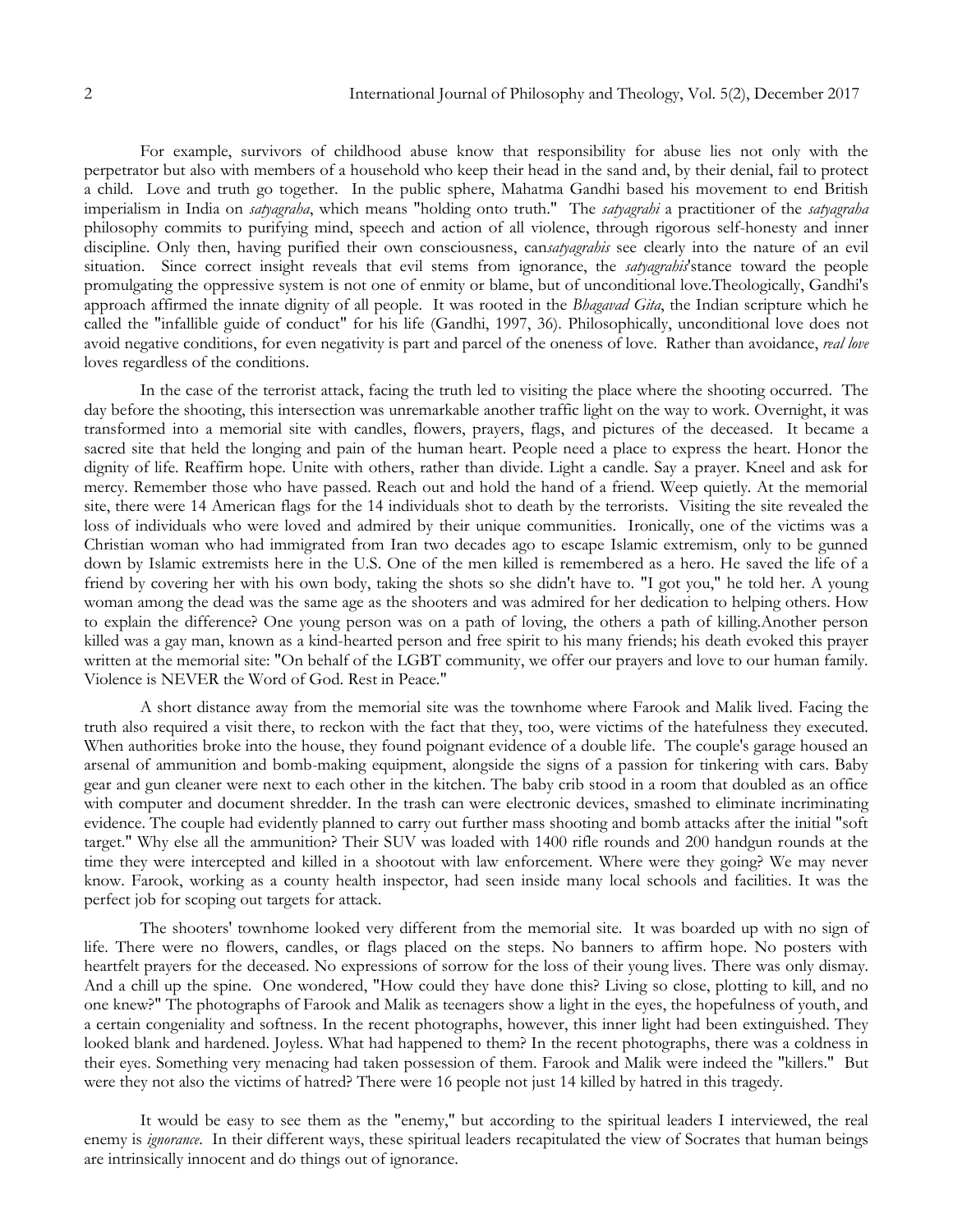## Fran Grace 3

In any given moment, human beings choose to do what they*perceive to be the good*. The problem is that they are unable to tell the *true*good from the *illusory* good. People are not innately evil, but rather, they are lost in a sea of illusion without a compass. Any self-honest person can look back over life and see the times when they*thought* they were doing something that would lead to happiness or the common good, only to realize after the fact that the action was rooted in illusion and ended up being detrimental to oneself and others.The terrorists were under the*extreme* illusion that they would achieve their goal by killing others.

#### **The Power of Love**

His Holiness the 17th Karmapa, OgyenTrinleyDorje, is one of the world's most highly regarded lamas and head of the Karma Kagyu lineage within Tibetan Buddhism. When I interviewed himat his home base at Gyuto Monastery in India, he spoke on the power of "pure love" in the face of suffering: "When pure love is in us, we are seeing their suffering, we are seeing the other as a part of ourselves, and we feel ourselves to be a part of the other. For that reason, when we witness their pain or their happiness, we experience it as our own pain and our own happiness. And when this basis is there, the basis that comes from love, then naturally their pain becomes unbearable for us to witness and we must act to do something about it."

The power of this kind of love was evident in the wake of the shooting. Hatred did not win the day. Love took the form of affirming the value and beauty of life. Even among strangers, there were continual expressions of empathy, kindness, friendship, looking out for each other, open-heartedness, compassion, listening, receptivity, gratitude, hope, welcoming, forgiveness, affection, generosity, and appreciation. It is a timeless teaching in religious scriptures that love is more powerful than hatred. As the *Dhammapada* says, "For hate is not conquered by hate. Hate is conquered by love.This is the eternal law."

What if the hatred hits on a very personal level? The Karmapa told me that a friend of his was recently murdered. Love means to forgive the one who killed, yet not excuse the action. It is very possible to see that the person who does the killing is actually an object of greater compassion than the victim of the killing, because it's an action done out of great ignorance. Looking at the action, the action was clearly wrong, it was a mistake, and there's no way around that fact. There is no excusing of the action. But the person himself can be forgiven.

When His Holiness visited my home institution of University of Redlands in early 2015 just a few months before the shooting a student asked him how to view terrorists such as those of the Islamic State. "With compassion," he said. We may have an initial reaction of anger and want revenge because the violence is so "horrific." But we can take a breath, step back from the strong emotional reaction, and see things from a "broader perspective" made possible by compassion. Compassion is born when we see that the terrorists are essentially "brainwashed from an early age." They are helplessly brought up to believe in a violent ideology and forms of behavior through "no agency of their own."

Remembering these comments from the Karmapa, I sought to learn about Farook and Malik in order to cultivate compassion by understanding their circumstances. In the statements from the F.B.I., it seems that by the time they met online at a Muslim dating site, in 2013, Malik and Farook were already "radicalized" by an ideology that condemned individual freedom and religious tolerance as "evil."They had become entrained to the belief that those who have different value systems deserve to die. Farouk and Malik lived here in Redlands and kept to themselves. She never drove, and even close family members say they did not see her face because she wore a *niqab*, covering all but her eyes. Farook told his friend he was impressed with a woman so devoted to her religion that she would take on the strictest adherence. He expressed disdain for American culture and found it hostile to his religion.

Farook and Malik were devoted, committed, and loyal but in the direction of death and hatred rather than love. How did the generally positive traits of devotion and loyalty become so mal-aligned? A human life can be devoted to love and beauty, or it can be devoted to hatred and destruction. A chisel can be used to carve sacred Buddhist art, or it can be used to destroy the world's largest standing Buddhas. In the very same week that the terrorist killing happened, two antique Iranian rugs were delivered to my house, inherited from my parents. The irony was stunning. Both paths the rug weaver and the terrorist require years of intense dedication and training. Yet one path is devoted to beauty, and the other to destruction. What determines the direction of a human being's life? It is precisely this element of free will to choose between love and hatred that makes the earthly plane uniquely beneficial for spiritual evolution. Each choice we make on a daily basis sets the direction of our life.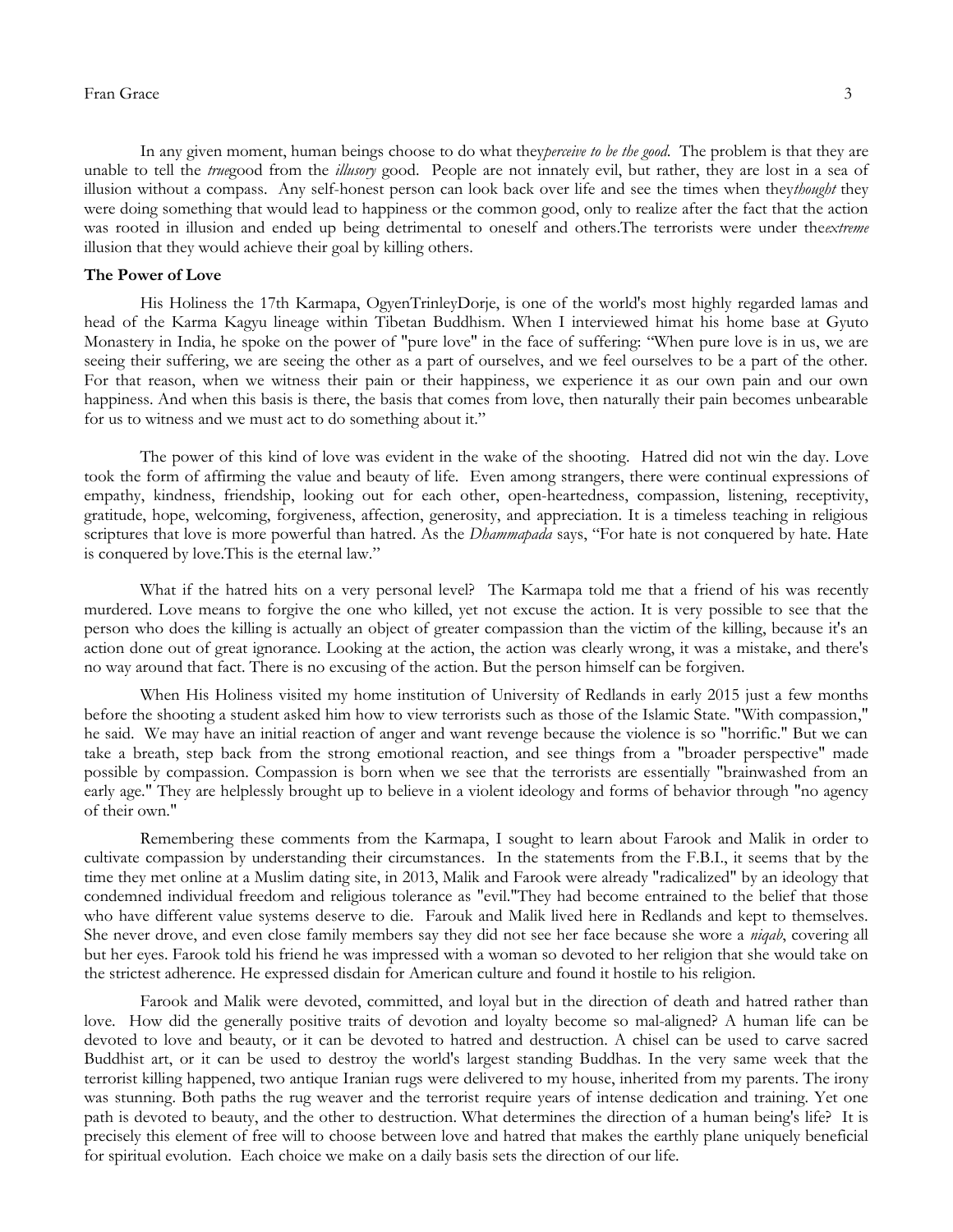Our life direction is a result of all that we have said "Yes" to along the way. According to several ofthe spiritual leaders I interviewed, the choosing of "good" (love, compassion, forgiveness) requires the presence of "evil," within an environment of free will. His Holiness the 14th Dalai Lama sums up this view: "With no enemy, how do we learn tolerance or forgiveness?" (2005). This world, the spiritual leaders taught, is not meant to be a heavenly paradise but a place of maximal opportunity for spiritual evolution. The presence of suffering facilitates spiritual liberation for those who see it as such an opportunity. Scriptures say that God is Love and that the goal of human life is to love as God loves unconditionally. For example, in the Christian scripture, it is said: "God is love; whoever abides in love abides in God, and God in him (I John 4:16)." It is one thing to love one's own family or one's own culture and religion, but quite another to love what is unfamiliar and, especially, to love what is hostile. It is the *allinclusiveness* of love that is so demanding. Love is not the same as dependency and attachment. People say, "I want love," without realizing that love has no conditions to it. *Real* love is unconditional and does not depend on the actions or responses of others.

Elder Pavlos is the senior monk at St. Catherine's Monastery in Sinai, Egypt, the oldest continually operating Christian monastery in the world. He was featured in *Mysteries of the Jesus Prayer*, a documentary film on the centuriesold prayer practice in Eastern Orthodox Christianity. When Father Pavlos of Sinai spoke to me, he was emphatic that genuine love has no room for judgment because we do not see as God sees. God is omniscient; most human beings see only their own shadow. We are not "forced to love our enemy, "he said, but if we do so, this step forward benefits not only ourselves but the whole human family. "Loving the enemy" is no mere spiritual platitude. It is an act of inner courage with major consequences for oneself and the world. Father Pavlos explained to me,

"The great ascetic writer Abba Dorotheos of Gaza said, "Even when you see a person sin with your own eyes, never judge him because you don't see the struggle he waged before he fell into that sin." God is Love. And God who is Love sees what we do not see. God sees how the person struggled before he fell into sin. God will place a great deal of emphasis on this struggle, and God judges him according to the struggle, not just on what we saw. For we saw only the outcome, the last stage, and nothing that went on beforehand."

Elder Pavlos said that the monks at St. Catherine's monastery pray for those that hate them. Their monastery is located in the Egyptian desert, and not all the neighbors are friendly. He told me, "For us, genuine love as Christ taught it, and He himself lived it, means that we don't just love those who love us but also those who hate us. On the cross, our Christ prayed for those who crucified him and this is the point to which we also must reach. It is easy to love those who love you. But the one who doesn't love you and hates you, it requires effort to love him. And so the very greatest expression of genuine love is to love the one who doesn't love you but hates you. It's a long road and difficult an uphill one road. But this is the true path to genuine love."

#### **The Transformative Impact of Love in the World**

The spiritual leaders interviewed in this article emphasized that love is not weakness but *real power*, even in the political sphere. When people truly say "Yes" to love, it changes them and, by implication, also changes the world. Love means the letting go of fear, greed, resentment, self-pity, judgment of self and others, and demands on others. Love is infinitely more powerful than hatred and brings a release of vital and creative energy that was not there before. What had previously not been possible, with love, becomes so. This is obvious in the life of Gandhi. It was through the power of love that Gandhi brought British Imperialism to its knees, with truth as his only weapon. This means that love is not merely a philosophic ideal but also of great practical importance for the betterment of humankind. In his groundbreaking book, *Power vs. Force,* David R. Hawkins explains the difference between "power" and "force" and why Gandhi's movement was successful:

"Why is it that force always eventually succumbs to power?....On examination, we will see that power arises from meaning. It has to do with motive, and it has to do with principle. Power is always associated with that which supports the significance of life itself. It appeals to that in human nature which we call noble, in contrast to force, which appeals to that which we call crass. Power appeals to that which uplifts, dignifies, and ennobles. Force must always be justified, whereas power requires no justification. Force is associated with the partial, power with the whole.

"If we analyze the nature of force, it becomes readily apparent why it must always succumb to power; this is in accordance with one of the basic laws of physics. Because force automatically creates counter-force, its effect is limited by definition. We could say that force is a movement. It goes from here to there (or tries to) against opposition. Power, on the other hand, stands still. It is like a standing field that does not move.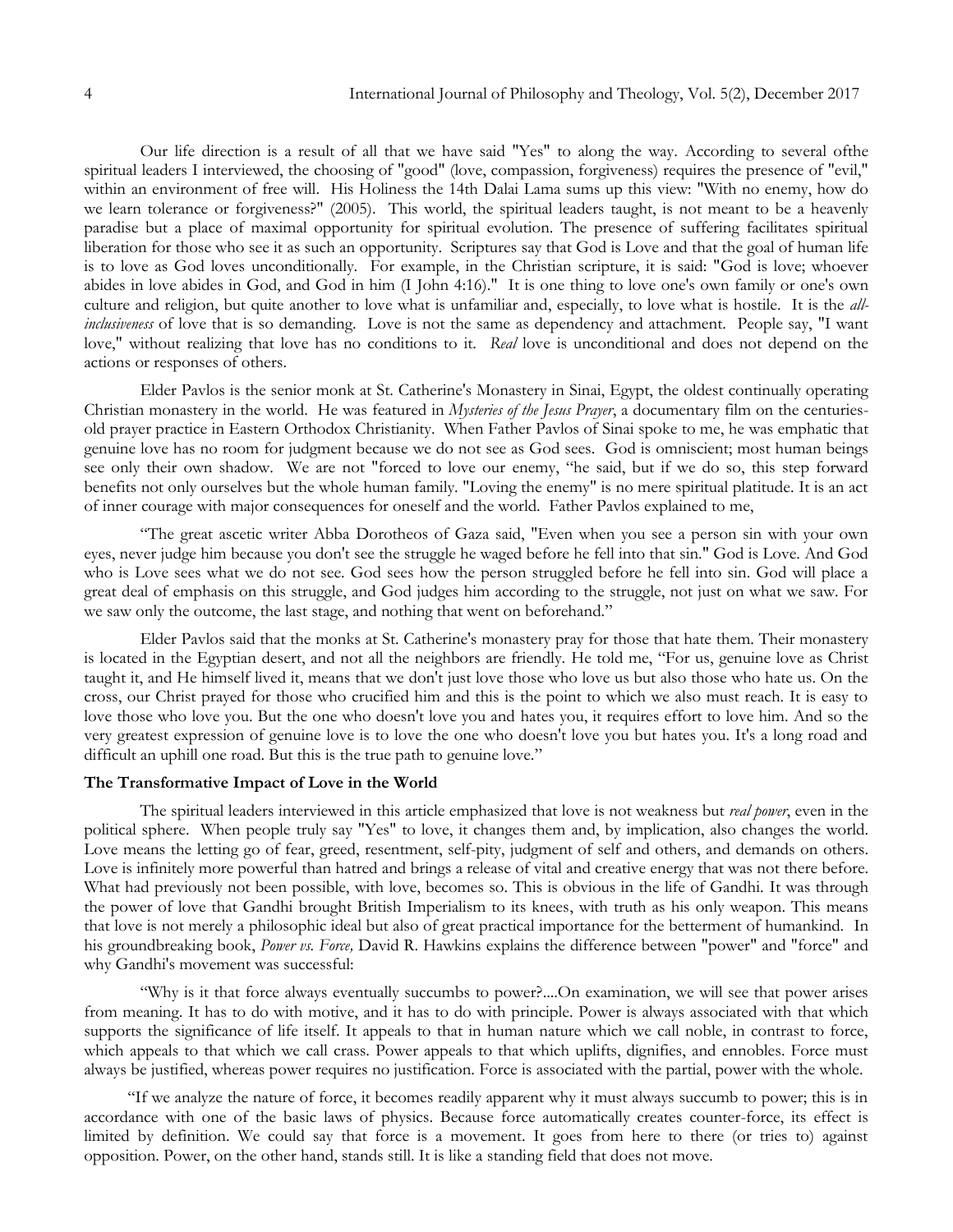## Fran Grace 55 and 55 and 55 and 55 and 55 and 55 and 55 and 55 and 55 and 55 and 55 and 55 and 55 and 55 and 55 and 55 and 55 and 55 and 55 and 55 and 55 and 55 and 55 and 55 and 55 and 55 and 55 and 55 and 55 and 55 and 5

Gravity itself, for instance, does not move against anything. "Its power moves all objects within its field, but the gravity field itself does not move. Force always moves against something, whereas power does not move against anything. Force is intrinsically incomplete and therefore has to constantly be fed energy. Power is total and complete in and of itself and requires nothing from outside of itself. It makes no demands; it has no needs. Because force has an insatiable appetite, it constantly consumes. Power, in contrast, energizes, gives forth, supplies, and supports. Power gives life and energy. Force takes these away. We notice that power is associated with compassion and makes us feel positively about ourselves. Force is associated with judgmentalism and tends to make us feel badly about ourselves.

"Force always creates counterforce; its effect is to polarize rather than to unify. Polarization always implies conflict; its cost, therefore, is always high. Because force incites polarization, it inevitably produces a win/lose dichotomy; and because somebody always loses, enemies are always created. Constantly faced with enemies, force requires constant defense. Defensiveness is invariably costly, whether in the marketplace, politics, or international affairs. In looking for the source of power, we have noted that it is associated with meaning and that this meaning has to do with the significance of life itself....

"Every civilization is characterized by native principles. If the principles of a civilization are noble, it succeeds; if they are selfish, it falls. As a term, "principles" may sound abstract, but the consequences of principle are quite concrete.... True power, then, emanates from consciousness itself; what we see is a visible manifestation of the invisible ([1995] 2012, 153-154)."

Hawkins notes that Gandhi's philosophical and theological principle of "the intrinsic dignity of man and his right to freedom, sovereignty, and self-determination" was the source of power that led to the unravelling of British imperialism in India. Otherwise, how could have a mere 90-pound man wearing only his *dhoti* bring down the largest empire at that time, which ruled two-thirds of the world? Similarly, Hawkins says, the foundation of the United States of Americawas based on the principle that "all men are equal by virtue of the divinity of their creation, and human rights are intrinsic to human creation and therefore inalienable." If the spiritual principles of a civilization are undermined, the source of true power erodes and the material unravelling of that civilization is not far behind.

Unconditional love inevitably arises from the principle of the innate dignity of all human beings regardless of race, religion, class, etc. Gandhi famously treated the so-called "untouchables" with equal dignity. Their dignity, he held, derived from the Divinity that had created them. Gandhi insisted that any form of violence even on the level of thought and speech had to be purified. He trained his *satyagrahis* to be aligned with love, nonviolence, selflessness, and truth, which are sources of great power. Gandhi never treated the British people as his "enemy"; rather, he saw the oppressive systems (imperialism and caste)as the "enemy." Through the practice of *satyagraha*, eliminating all violence within consciousness and action, love shines forth. Gandhi writes: "When all violence subsides in the human heart, the state which remains is love. It is not something we have to acquire; it is always present, and needs only to be uncovered. This is our real nature, not merely to love one person here, another there, but to be love itself" (Gandhi, 1997, 53). Hawkins concludes ([1995] 2012, 174): "Gandhi demonstrated, for the world to witness, the power of selflessness versus the force of self-interest. (The same principle has also been demonstrated quite dramatically in South Africa by Nelson Mandela.)"

Nelson Mandela showed what is possible when love replaces hate in a violent political environment that offered no hope for resolution. A whole country was transformed into something that had never before been imagined: the co-creation of a new democracy by black and white leaders, with the establishment of the Truth and Reconciliation Commission, a process to heal through the past decades of racial hatred. Mandela underwent a profound inner transformation during his 27 years in prison, detailed in his autobiography, *Long Walk to Freedom.*  Having once been a tribal fighter, he emerged with a unifying humanistic vision that saw both the oppressed and the oppressor as prisoners of hatred. Like Gandhi, Nelson Mandela saw the "enemy" as a system of hatred, not the people who ran it. He was committed to a win-win resolution for the whole of South Africa, refusing all options that offered temporary partisan or personal advantage. Mandela learned the power of love through very difficult circumstances. The apartheid government of South Africa viewed him as a traitor and sentenced him to prison for 27 years. He entered prison an angry man, yet came out a changed man. Paradoxically, it was in prison that Nelson Mandela was liberated from the prison of a militant mindset, most of it in the confines of a seven-by-nine-foot cell.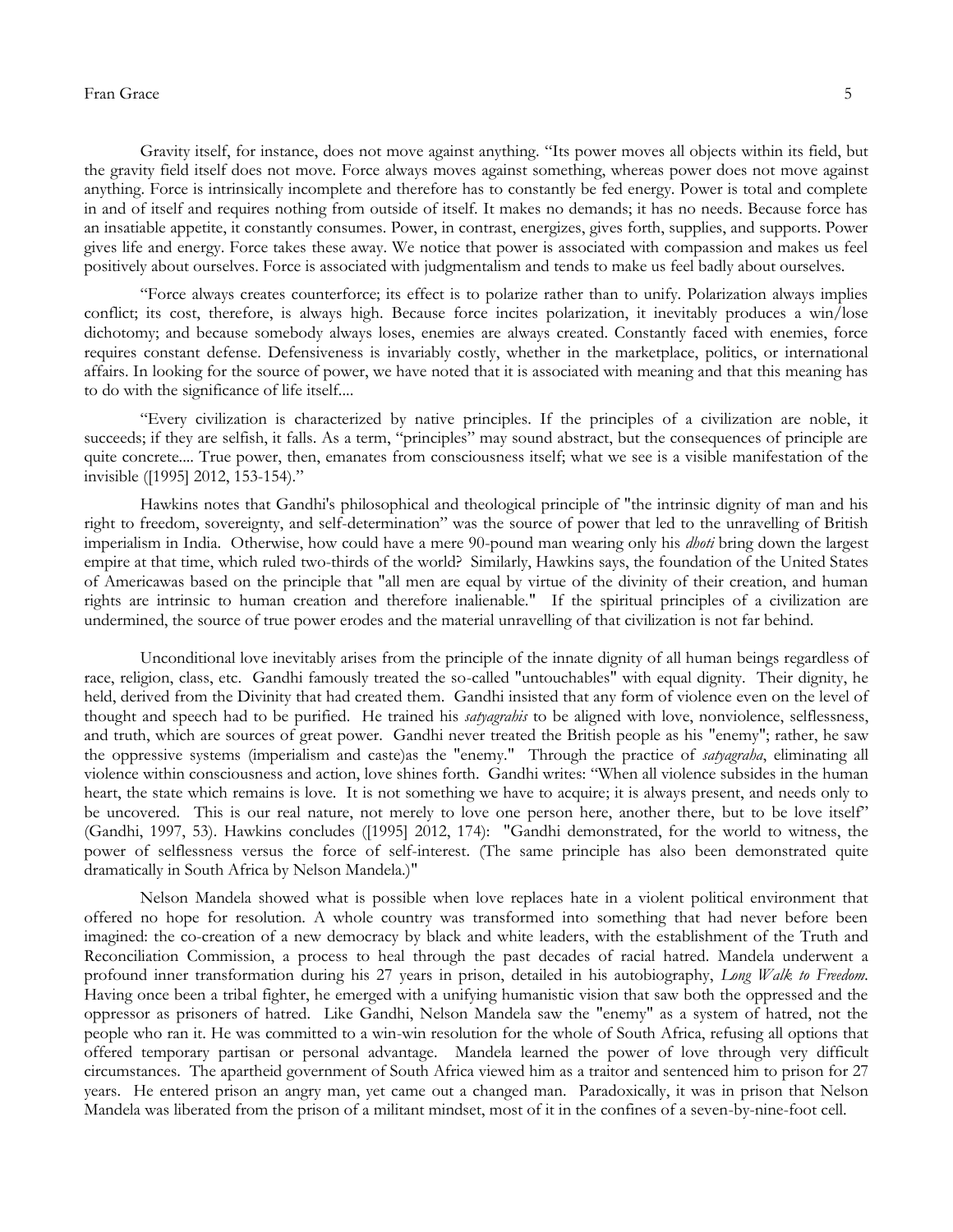In that cell, Mandela went through a transformation of consciousness. What happened to him? What can be learned by his account? In his interviews with Oprah Winfrey, he said that the prison term allowed him the opportunity to achieve "the most difficult task in life, which is to change *oneself*." He reiterates a core philosophical idea that self-knowledge is the root of all knowledge, as stated in the Delphi axiom, "Know thyself." Before going to jail, Mandela explained, he did not have time for self-reflection. He was politically active around the clock, and this activist life led to physical, emotional and intellectual fatigue. He had not taken time to look at himself. In the prison cell, he said, "I had time to think. I had a clear view of my past and present, and I found that my past left much to be desired, both in regard to my relations with other humans and in developing personal worth." He realized that he had been ungrateful and thoughtless regarding the family members and other people who had helped him in his life. He had been self-absorbed and arrogant. Prison taught him how everything depended upon the support of others, and he experienced *ubuntu*, the African proverb, "We are people through other people." This proverb underscores the interdependence inherent in life. Mandela also educated himself in prison by reading great literature, the scriptures of the world's religions, and working to develop his "powers of thinking and discipline." Prison took away his arrogance but not his dignity. "In my younger days, I was arrogant - jail helped me to get rid of it. I did nothing but make enemies because of my arrogance" (Mandela, 2001).

In his book, *Long Walk to Freedom*, Mandela gives the recipe for transforming hatred and despair into the power of love. He puts the philosophical and theological principles of his Christian faith and indigenous spirituality into practice. First, he does not deny the pain of racism or try to cover over the wounds: "The policy of apartheid created a deep and lasting wound in my country and my people." Second, he does not nurse the wound or cling to the past. Rather, he looks for the hidden treasure within the painful history: "The decades of oppression and brutality had another, unintended effect" it "produced" the "great heroes" of the struggle for democracy.... Perhaps it requires such depth of oppression to create such heights of character.... Time and again, I have seen men and women risk and give their lives for an idea... I learned that courage [is] not the absence of fear, but the triumph over it...." Third, he refuses the deadly allure of self-pity and resentment. "Resentment is like drinking poison and waiting for the other person to die" is his well-known statement. Fourth, Mandela holds onto the belief that "deep down in every human heart, there is mercy and generosity." He kept his eye on the glimmers of goodness in those who were against him. Even in the severity of the prison, when he was pushed to his limits by the cruelty of certain guards and pointless regimens, he would "see a glimmer of humanity in one of the guards, perhaps just for a second"; that glimmer reassured him that "man's goodness is a flame that can be hidden but never extinguished." Fifth, he gave up the blame game. He understood that people cannot help how they have been conditioned. If they can learn to hate, they can learn also to love. He writes, "No one is born hating another person because of the color of his skin, or his background, or his religion. People must learn to hate, and if they can learn to hate, they can be taught to love, for love comes more naturally to the human heart than its opposite" (Mandela, 1995, 622).

By 1990, South Africa was ripe for change, and Mandela was internally prepared to be a leader. Due to international pressure, the apartheid government released Mandela and his cohorts in 1990. The government leaders had tried many times to seduce Mandela with special favors for his own release, but he refused all options that offered only personal advantage. He was committed to *ubuntu*, "We are people through other people," as a matter of ethical principle, and he did not fall into the trap of "the end justifies the means," an illusion which hijacks many activists into thinking they can use hostile means of protest to achieve peace. Mandela was a tireless advocate of the idea that common principles are more important than individual personalities. A leader should be fearless in the face of difficulty, yet humble in receiving honors. As he told Oprah Winfrey, "When there is danger, a good leader takes the front line; but when there is celebration, a good leader stays in the back of the room" (Mandela, 2001).

Mandela emerged as a leader for all of South Africa, not just black Africans. Although he had entered prison full of anger and bitterness, he emerged with his hand extended to the white leaders in a spirit of common ground: the creation of the first democratic government in Africa. He had been a militant tribal fighter for one side, yet he became a leader for all sides. "During those long and lonely years," Mandela explained, "my hunger for the freedom of my own people became a hunger for the freedom of all people, white and black. I knew as well as I knew anything that the oppressor must be liberated just as surely as the oppressed. A man who takes away another man's freedom is a prisoner of hatred, he is locked behind the bars of prejudice and narrow-mindedness... For to be free is not merely to cast off one's chains, but to live in a way that respects and enhances the freedom of others" (1995, 624).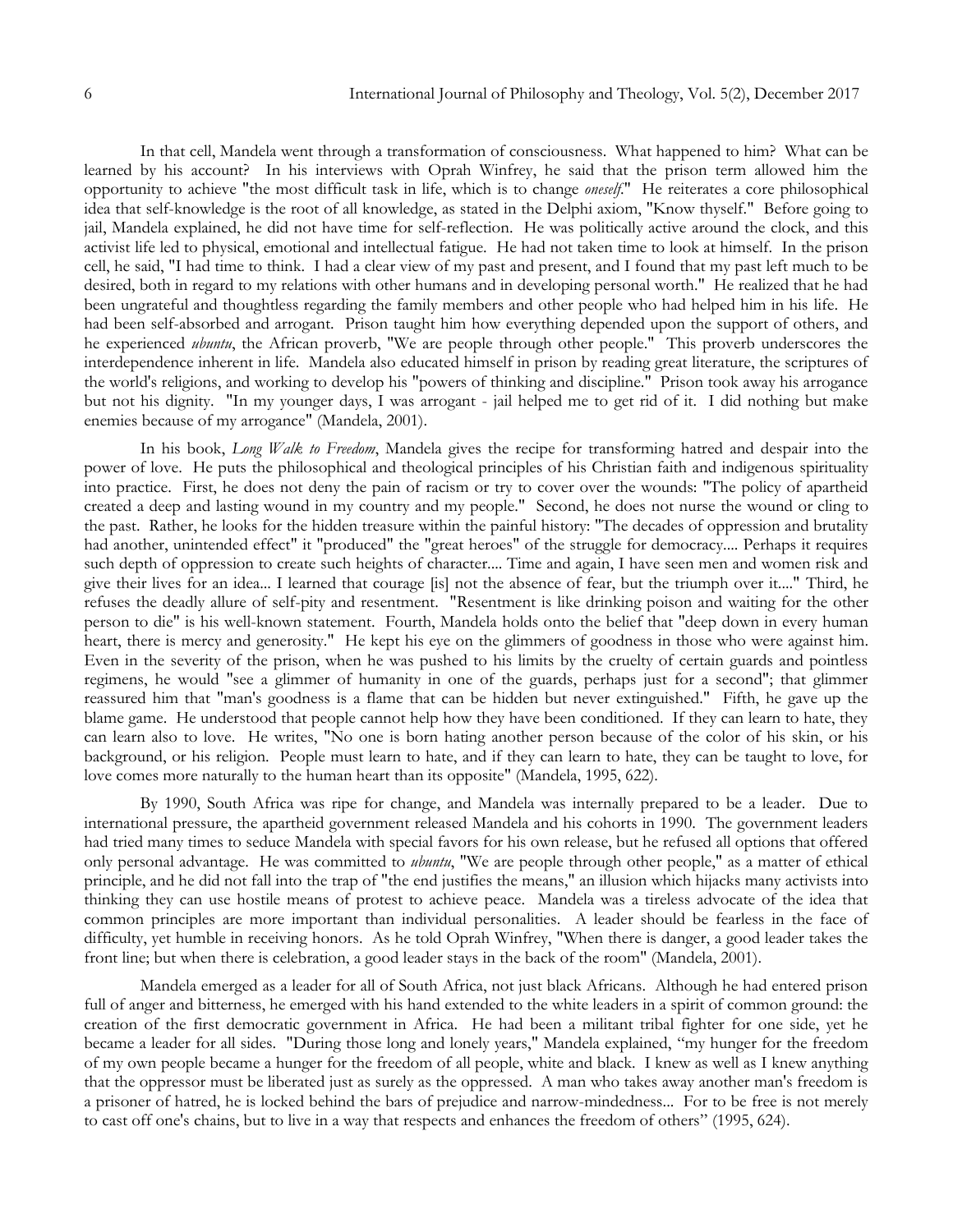## Fran Grace 77

In a remarkable moment, Mandela and F.W. de Klerk, the president of the apartheid government, were honored together with the Nobel Peace Prize in 1993 for their global example of collaborative leadership. In 1994, when Mandela was 75 years old, he voted for the first time in his life, in South Africa's first-ever democratic election. The African National Congress won the election, and Mandela was inaugurated as South Africa"s first democratically elected President. He chose to serve only one term and devoted the rest of his life to humanitarian work for the poor, education for children, and the HIV/AIDS crisis.

In his writings and speeches, Mandela presented his "collective leadership" conviction, which expresses the virtue of unconditional love, characterizing a noble and humanitarian mindset:

o Look for what unites instead of what divides.

- o Avoid humiliating others. When you must correct the mistakes of another person, always also point out the positive side to the person, allowing him or her to "save face."
- o Treat everyone with respect and graciousness, and their inherent goodness will become apparent to you.
- o Appeal to the noble qualities within your opponents. Point out how the oppressive system is crippling everyone and will lead to the violent demise of both sides unless forces are joined to save the country.
- o Do not view other individuals as your enemy. They may not even agree with the racist system they are working for. See the system as the common enemy.
- o Give people a chance to voice their standpoint and where it comes from. Listen patiently and ask questions. Do not criticize, even if you think the views are wrong.
- o Cultivate collective leadership by noting the contributions and strengths of others. Do what you can to support others in the expression of their talents.
- o Be humble and others won't feel threatened by you.
- o Use your brain not your emotions when dealing with anger. Your blood might be boiling over what was done to you, but those feelings have to be set aside in the efforts for a peaceful resolution, or else the slaughter on both sides will continue.

We see from the examples of Gandhi and Mandela that unconditional love has the power of vision for a unifying solution, because love knows the inviolability of interdependence and works for the whole.

#### **Love in Everyday Life**

The pioneering book by Dr. David R. Hawkins, *Power vs. Force*, not only discusses the philosophies of Gandhi, Mandela, Mother Teresa, the Dalai Lama, and other "great souls." The book also demonstrates that love is the most transformative energy field in every dimension of life work, business, education, the arts, politics, creativity, sports, and home life. It shows how every person can be a radiation of positive change in the world, no matter how ordinary their place in life might be. Love is an energy, not a role or even an action. "Love is a way of being," he told me. Hawkins, M.D., Ph.D., (1927-2012) was a world-renowned psychiatrist and clinical scientist. At age 38, he underwent a profound transformation of consciousness that totally altered his life. Though he had been an atheist, he was given unexpected and direct experiences of the "Infinite Presence" and "All-Encompassing Divine Love" (his terms). This transformed consciousness led to the formulation of a body of work on the nature of consciousness and the founding of Devotional Nonduality, a spiritual path which integrates the great Yogas of heart, mind, and service. Hawkins received numerous awards in medicine, as well as global recognition for his humanitarian contributions. Buddhists in South Korea, for example, designated him "Tae Ryoung Sun KakTosa" (Teacher of Enlightenment). He was also nominated for the prestigious Templeton Prize, first given to Mother Teresa. In *Power vs. Force*, he demonstrates the scientifically and clinically grounded existence of a range of "energy fields," wherein unconditional love is one of the most potent on the planet. Indeed, he writes that a single person who lives on the level of love counterbalances the negativity of many hundreds of thousands of people. Any person can reach this level of love, but it requires humility and intense dedication to surrender all inner negativity and to realize the presence of love in ordinary life.

When I interviewed Hawkins at his home in Arizona (USA), he emphasized the power of love in everyday life: "A place to start is to love that you are, that you exist, and to be grateful for your existence. We bring more love into our lives simply by consciously focusing on its presence as a motivator in everyday life. For example, the love involved in making the family dinner, in cleaning the kitty boxes, in going to work to pay the bills. Ordinary endeavors, done out of love, carry great power. A dinner made with love makes a difference for the family. It makes a difference in how one experiences life.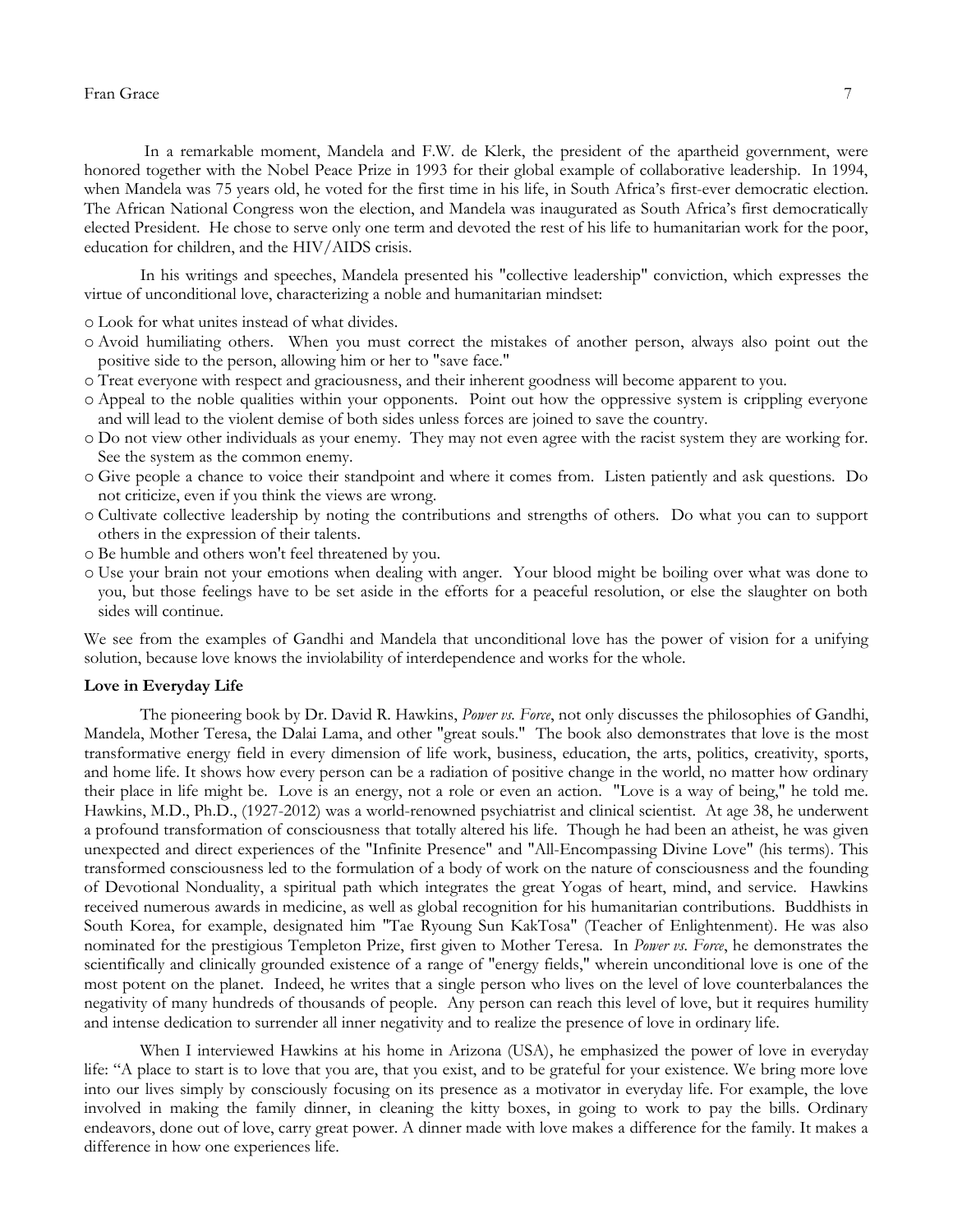The Olympiad who runs out of love for his country has a more positive experience than the one who runs to win for himself. Love as a motivator has great power to it. During the war - I was in the Navy on a mine sweeper - we did things out of love for our shipmates that we wouldn't have done otherwise. That is love as a bond of unity. It is fraternal love. There is also maternal love, which is the willingness of the mother to sacrifice for her child. Lovingness as a way of being expresses itself in all of these ways."

When asked to define love, he spoke of it as an ever-present energy field, not as an emotion. He said, "Love is an energy field that is available everywhere all the time. People think of love primarily as affection, as in "Honey" and "Sweetheart." They tend to think of being "in love" and romantic love. In reality, romance is a minor portion of one's life experience. Yes, a big love affair at age 18 is overwhelming! But most of life involves other expressions of love: love of family, love of friends, love of pets, love of home, love of possessions, love of health, love of ideals, love of values, love of country, love of purpose, etc. In everyday life, most of our friends and activities are all occurring in the field of love, but it isn't romantic love. There is actually an invisible, all-encompassing energy field of Love that surrounds everyone and everything."

In discussing the difficulty of facing hateful acts, Hawkins recommended this inner prayer: "Forgive the one in me who has ever done this or *could* do this." He said, "Love is the ultimate law of the universe," and therefore I was impressed to presume that all of life's events facilitate the evolution of consciousness toward love, even if the ego-centric mind cannot know the cosmic purpose behind a tragic event. In other words, difficulties present the opportunity to see the truth of a situation, however unpleasant, while also refining the quality of love. Hawkins emphasized the importance of loving without being naive. "You can love the tiger but don't be naive and forget that it will eat you if it's hungry!"He often referred to the Arab proverb and hadith, "Trust in God, but tie your camel." In other words, love remains hopeful yet avoids wishful thinking. He cited the example from World War II wherein the wishful thinking and credulity of British Prime Minister Chamberlain had devastating consequences. Chamberlain took Adolf Hitler at his word that he was interested in a peace agreement. Failing to acknowledge that he was face-toface with a hungry tiger, Chamberlain was duped. Hitler promised that, if given certain territories, he would not invade others. They signed the Munich Agreement in 1938, and Chamberlain returned to Britain proudly lauding "the peace for our time." Within a year, as bombs rained down on the U.K., he was seen as a fool for having believed in the integrity of a totalitarian Hitler. Hitler had never intended to honor the agreement and probably scoffed at Chamberlain's wishful thinking. The challenge is to sustain the practice of unconditional love while simultaneously seeing the truth of the situation. The Trojan Horse phenomenon is ever present in the world today.

His Holiness the Dalai Lama offers an example of discerning wisdom. As the young leader of the Tibetan people, he was invited by Chairman Mao to China to view the industrial "progress." Mao said this new economic edge would "help" Tibet move into the future. The Dalai Lama was very impressed by Mao's social vision and way of speaking. But, in one critical moment, he saw through the façade of harmony and goodwill and "progress" to the real intention. Mao leaned over and said with disdain, "Of course, religion is poison!" The Dalai Lama was stunned and disappointed. He said his whole face became piercingly hot - the body's instinctual response to threat. He realized that Maoism was no friend to Tibet, despite many claims. Discernment is the capacity to see things as they really are, not as one would like them to be. It is normal to want to minimize a threat. Who wants to live in fear? The challenge is to face the threat realistically but also avoid acting out of fear. True peace comes as a result of truth.

Facing the truth begins with oneself. When I interviewed Jetsunma Tenzin Palmo at the DGL Nunnery which she founded in India, she highlighted the Buddhist teaching of self-awareness. The first western nun to complete a solitary retreat in the Tibetan Buddhist tradition (12 years in a Himalayan cave), Palmo is esteemed worldwide for her steadfast commitment to advance women's spiritual opportunities. For Palmo, the problem of hatred and violence has to be addressed "from the inside" of human beings. Human thoughts "pollute" the world far more than toxic waste. The "light" of awareness from a single individual who has done the inner work makes a big difference in the world at large. She told me:

"The reason the world is in such a horrible state today is not the world's fault! It's the fault of the beings that inhabit the world - and not the lions and the tigers, but the humans! The world is run by people with polluted minds. We have a very polluted planet, and it all starts with the mind. We are projecting so much thought pollution, which is far worse than the other pollution everyone is concerned about. If we could see it, we would see that this planet is in very bad shape because of the amount of violence, hate, greed, and envy. It is emanating not only from the individuals but also from movies, television, and newspapers."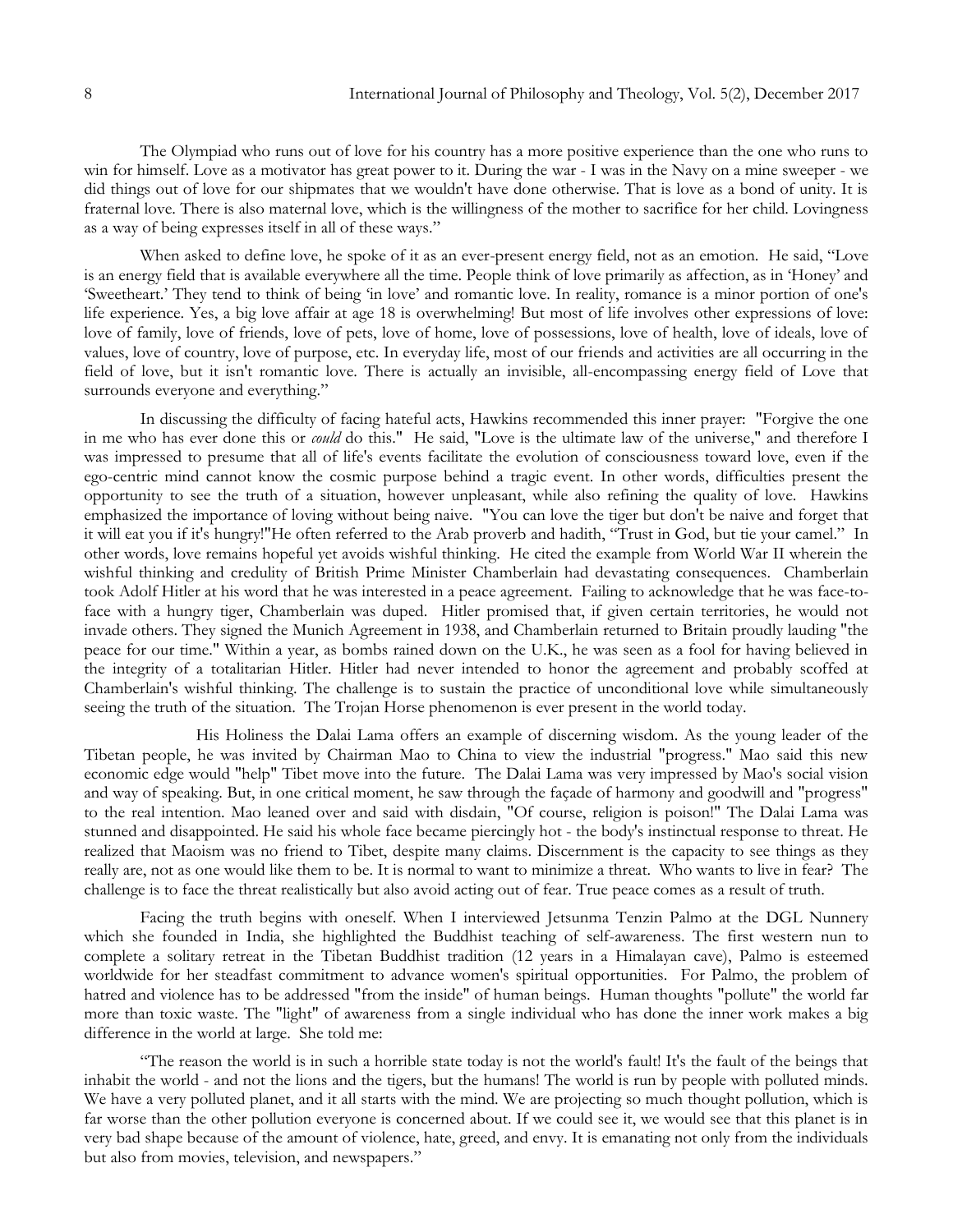## Fran Grace 99 and 1992 and 1993 and 1993 and 1994 and 1994 and 1994 and 1994 and 1994 and 1994 and 1994 and 19

Palmo continued, "So, any Light that shines into darkness is bound to be very radiant because of how dark it is. It's like weeding the garden. You water good plants and you pull out the weeds. That way, gradually, the mind begins to un-pollute. Then one's speech will reflect one's thoughts, and one's actions will flow from there -- with more skill, more clarity, and based on a good heart instead of a polluted heart. It's obvious. People always try to change things on the outside. They don't understand that it has to start from the inside."

Each moment, if people are conscious to it, brings the opportunity to be aware of themselves and to "weed the garden" of envy, futility, hatred, and greed. To choose love and affirm life. To encourage rather than criticize. To befriend rather than isolate. To augment the positive rather than look for faults. The choice presents itself in every moment of every day: Do I hold onto bitterness, revenge, and judgment? Or do I choose to see with eyes of compassion so that something new can be born into human consciousness?

#### **The Shadow of Hatred**

Terrorism had a traumatizing effect in my hometown. The roads were blocked off, helicopters circled for days, and we were told to stay indoors and be vigilant. Even now that the immediate aftermath has passed, the underlying unease has not gone away. Movie theaters, restaurants and religious services are emptier than usual. A siren goes by, and people look at each other with dread: "Did it happen again?" "Are you okay?" is the greeting, and "Stay safe" is the good-bye. The times demand discernment, which is characteristic of wisdom and not predicated on judgmentalism. Wisdom sees the truth, free and clear of moral platitudes, ideology, emotions such as anger and revenge, political influences, stereotypes, fears, and wishful thinking. It calls a spade a spade, even while it holds out the hope for a heart. It neither vilifies nor mollifies. Discernment and wisdom are the complement to compassion. With compassion, we understand that the human mind is vulnerable to propaganda and desperation.

How to prevent outbreaks of hatred? The most important "surveillance" to be done is on one's own individual psyche. As Carl Jung noted at the rise of the Nazi slaughter, we human beings are our own worst enemies. The primary danger to humanity is our own unconscious shadow. The projection of this repressed shadow onto an "outer enemy" is the foundation of all hatred, fear, and violence. According to Jung, human beings have a "personal shadow" and a "collective shadow." The personal shadow is comprised of all that is unwanted and rejected in ourselves, all the parts of a personality that were repressed in order to fit in with family, school, peers, work, culture, religion. When a person is not aware, these despised elements are projected onto others, and then hatred and vilification arise. The collective shadow of hatred is much more forceful "archetypal" and contains transpersonal energies of intense negativity constellated in the Western psyche, for example, by symbols such as "the snake," concepts such as "the devil," and totalitarian figures such as Hitler who purposefully manipulate collective fear and hatred for their own megalomaniac ends. Puritanical religious beliefs constellate a negative collective shadow of hatred for "sin" and "sinners." The execution of "witches" and Quakers in the early Puritan colonies is an example, as is the genocide of Native Americans. Each country has its own history of this puritanical shadow dynamic. Jung said the collective shadow "is best understood as a principle like evil." We ignore it to our peril, which is what occurred with Hitler's Nazism in Jung's own time. Jung writes (1981, 322):

"It is the colossal shadow thrown by man, of which our age had to have such a devastating experience. It is no easy matter to fit this shadow into our cosmos. The view that we can simply turn our back on evil and in this way eschew it, belongs to the long list of antiquated naiveties. This is sheer ostrich policy and does not affect the reality of evil in the slightest."

Therefore, Jung said, the most important individual political act is to face our own "dark side." Hatred lurks in the shadows of the unconscious psyche. We must face it in ourselves and then we will see it clearly in the collective also. If we are not conscious of our shadow hatreds, then we are vulnerable to becoming entrained by ideologies such as the one that possessed Malik and Farook. As much as we limit access to guns, as many troops as we send over to stop the terrorists, we still have the responsibility to face and dispel the hatred in our own consciousness. It is human consciousness that pulls the trigger. To own one's shadow is to withdraw the projection of it onto others. This depth work takes many years. It requires dedication to a verified spiritual path and/or work with a Jungian analyst or comparable guidance. Few people are willing to work on themselves in this way, for the shadow comprises all that they reject and dread seeing in themselves. It is easier to hate Obama, hate Trump, hate ISIS, hate the Christians, hate the Muslims, hate homosexuals, hate one's boss, hate one's father and mother, hate America, etc. Each of these hatreds leads to the harming of self and others.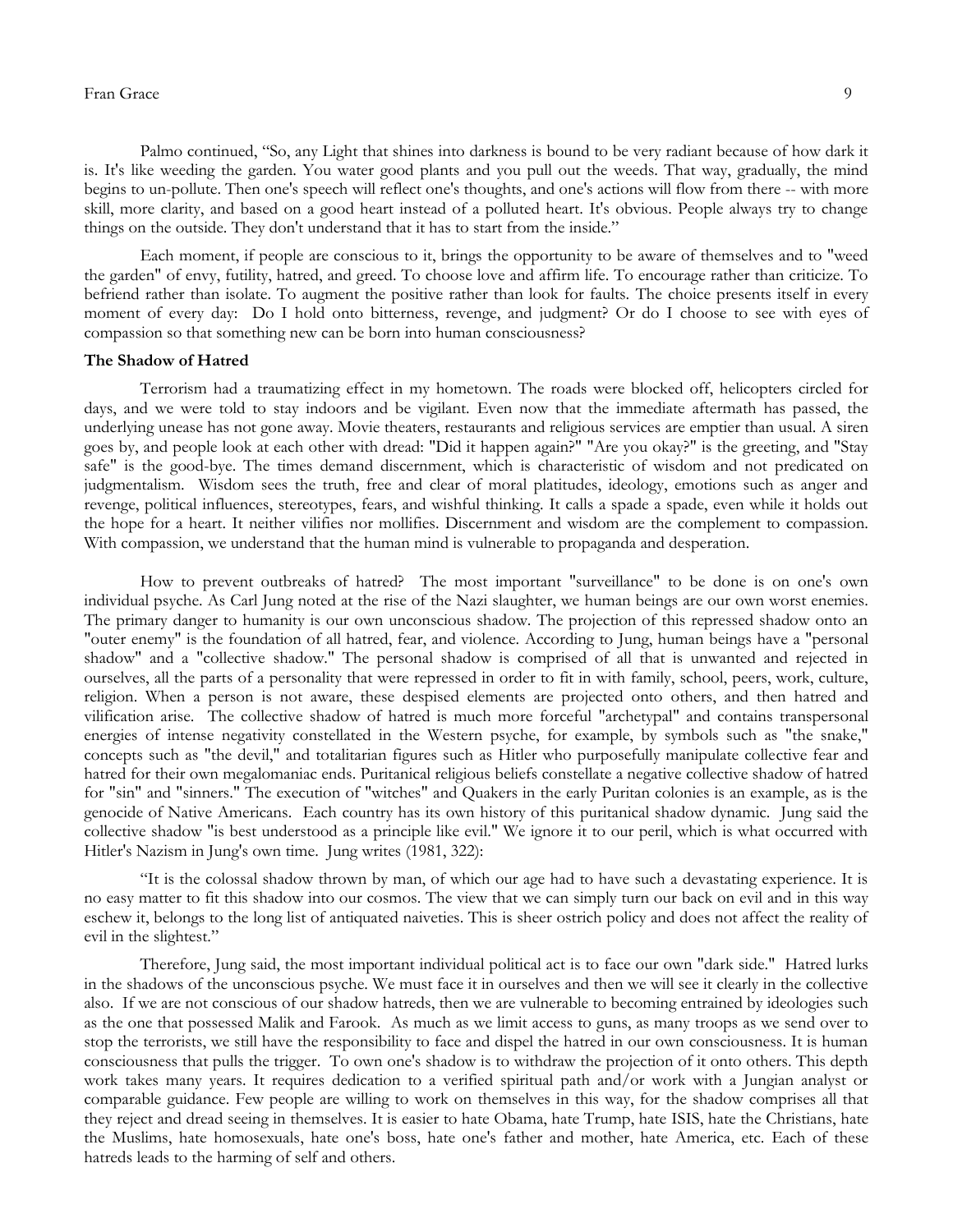According to the spiritual leaders interviewed for this article, the key is compassion. Compassion is what unlocks the door to true awareness of self and others. It is compassion for the innocence of the human being. People cannot help that they were "programmed" as children with beliefs and attitudes that are harmful to themselves and others. It may seem impossible to accept such a statement, yet Viktor Frankl proved that it is possible to affirm human innocence even in the case of horrific suffering. Frankl was a famous Holocaust survivor and psychiatrist who founded logotherapy ("healing through meaning"). In his bestselling book about the horrors of the Nazi concentration camps, *Man's Search for Meaning,* he wrote, "No man should judge unless he asks himself in absolute honesty whether in a similar situation he might not have done the same" (2006, 48). Though he lost his wife, mother and father in the concentration camps, he did not lay personal blame on the people who joined the Nazi party, for he knew that he might have done the same thing had he been in their shoes. When I interviewed Frankl's grandson, Alexander Vesely, he emphasized Frankl's choice to focus on the innate potential for good within others:

"Although my grandfather Viktor Frankl struggled to have faith in humankind after the war, he ended up, in logo therapy, affirming a theory of humanity that seeks to elicit the potential for good and for meaning. He would always assume the best in others, even those who assumed the worst about him. This is a basis in his theory of logo therapy to look for the best in people. He would say, "If you take a man as he **is**, you make him worse. If you take a man as he **can**be, you help him become who he can be, the best version of who he is." And, of course, he meant women too he used the language of the time. He was not interested in the worst version of anyone and how we can analyze that. My grandfather focused in on the best version of you and acted as if you were already there. This had an uplifting effect on people. Still, he wasn"t stupid, he wasn"t one-sided. I want to be clear that he didn"t deny the horrors of humanity. How could he? He had come out of the worst savagery. He would say: "After all, man is that being who invented the gas chambers of Auschwitz; however, he is also that being who entered those gas chambers upright, with the Lord's Prayer or the Shema Yisrael on his lips." There's a Hitler and a Mother Teresa in all of us, he would say. And it's a personal decision which of the two we're going to let ourselves become."

## **Choosing Love**

The take-home message of the leaders interviewed here is that human beings can choose the path of unconditional love or choose the path of denial, resentment, hatred, and ignorance. They emphasized that small acts of kindness make a beneficial imprint within the collective consciousness. This is because simple acts of kindness cause little backlash. In the current climate of divisive rhetoric and "taking sides," large-scale and ideologically driven proposals tend to be more polarizing than resolving. Whatever political avenue that people choose, it is important to remember that there is great power in works of love. Small acts of kindness may seem insignificant, but they are not. It may seem unimportant to forgive someone who slights us at work, but it is not. "Do small things with great love," said Mother Teresa. Because of the interconnectedness of all of life, everything that people do, think, and hold in their hearts radiates out to the whole. They do not have to be a newscaster or presidential candidate or CEO or movie star or author to influence the course of world events. Each person has an equal part in what becomes of the world. The ego glamorizes certain positions as "important" and "influential," but love sees the absolute equality of everyone's contribution. In daily interactions, this means to be more present with family members. Listening to a friend with an open heart. Bearing witness to the suffering nearby, without numbing or turning away. Caring for pets, animals and plant life. Staying awake to the love all around, in the form of trees, family, neighbors, friends, animals, air, water, gravity. Looking for ways to augment beauty and nurture life. It can happen in the simplest ways. When Nelson Mandela was in prison, he planted tomato seeds in a trash can. Over time, he had a tomato vine full of tomatoes, and he gave them to the prison guards and their families. As David Hawkins said, "Love is a way of being in the world."

If human beings have the inner discipline to steer clear of fear and see current difficulties as an opportunity for wisdom and compassion, this will place the global situation on a different plane of meaning and possibility. Even war, if it is one's inevitable circumstance, can be held from a noble standpoint of valor, which is a quality of love. Sadly, war has characterized most of human history and there is no immediate end in sight. At best, it is viewed as an inevitable, temporary "lesser evil" in the fight against forces such as slavery, terrorism, and Nazism. For certain people whose destiny it is to be warriors, there is the spiritual opportunity to approach the circumstance with an inner choice to do one's duty out of love. The soldiers or law enforcement officers who approach their duty with a sense of valor, love for country, and love for others is of a different caliber than the one who hates the enemy and exploits others.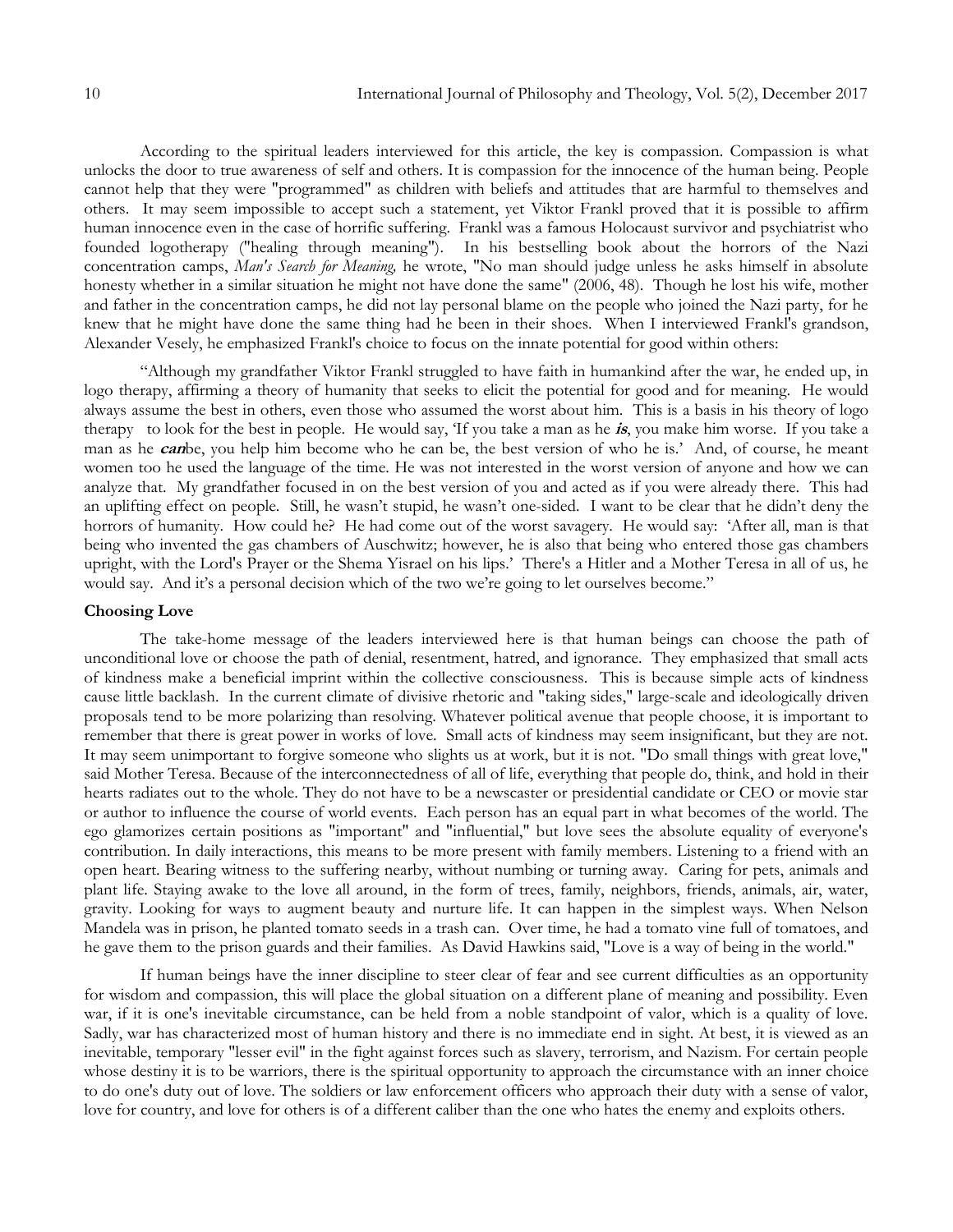## Fran Grace 11

This kind of valorous service was seen in the San Bernardino shooting, when one of the officers from the sheriff's department, Jorge Lozano, told the terrified people he was escorting to safety, "I'll take a bullet before you do, that's for damn sure." The video-recording went viral on the internet. He told reporters afterwards, "I meant what I said. I don't feel like a hero whatsoever. That's our job: to put ourselves in the line of danger to protect the community" (*L.A. Times*, 2015).

Sometimes circumstances bring a "forced compromise" with a pacifistic ideal, and this can be painful and disappointing. But in such cases, human beings are responsible for their own inner approach. Their heartfelt intention is what matters, such that even war, when inevitable as a "lesser evil" in the "real world of politics," can be held "as an opportunity for worldwide mutual compassion and forgiveness, which is the real road to Peace" (Hawkins, 2005, 325).Love does not ever laud war or suffering for its own sake, but, when forced to face war and suffering, it does so with courage. This kind of courage is epitomized by Holocaust survivor Viktor Frankl whose memoir of concentration camp life, *Man's Search for Meaning*, testifies to the greatness of the human spirit when under the most degrading, torturous conditions. When Viktor Frankl's grandson, Alexander Vesely, came to the University of Redlands to screen his documentary film, *Viktor and I*,a member of the film audience asked, "Why did Frankl say to pursue suffering?" Vesely replied, "My grandfather never lauded suffering as something that one should pursue. He said that 'IF' your destiny includes suffering, then it is incumbent on you to extract every bit of meaning out of it that you can. To transform a tragedy into an inner triumph."

This meaning-based philosophy has a parallel in Quranic tradition, where one finds the teaching, "Wheresoever you turn, there is the face of God." Therefore, one welcomes all that life brings, judging it neither good nor bad. When I interviewed Llewellyn Vaughan-Lee, Sufi teacher in the Naqshbandiyya-Mujaddidiyya Sufi Order and founder of the Golden Sufi Center, he affirmed the beauty of our "real nature," that we are "made through love." He told me:

"Spiritual love, by its very nature, is unconditional. If it's not unconditional, then it's not love because love is free, without condition, given as a gift. It is very powerful, and it changes you. Completely. It reveals who you really are. Rûmî says, "You return to the root of the root of your real self." Human beings are incredibly beautiful. It is what we cover ourselves with that hides this from ourselves. Sufism is a process of unveiling through love. You unveil to discover the real nature of the human being, and all human beings are incredibly beautiful because we are made through love, made in the image of God. The tragedy, of course, is that we can't see it."

I asked Vaughan-Lee, "Where is love in the suffering of the world? How can there be light when there is so much darkness?" He replied,"I would say first to value the experience that you have. Don't judge it. Shakespeare said, "There is nothing either good or bad, but thinking makes it so." And the Sufis say, "Everything is sweet, if you taste it with care.' Sufi training is not to judge the experience but to say, 'Everything comes from God.' It is how to live with the experience that life gives you. For example, suffering can contact you. It can draw you back into ego, into resentment, into bitterness. Or it can open you--make you aware of a deeper dimension of love. Love is not about what you want it is about what love wants."

"Love is not about what you want; it is about what love wants." This statement underscores the selflessness inherent in all of the theological systems presented in this article: Christian, Sufi, Hindu, and Buddhist. Each of the religious leaders stated that the goal of unconditional love is to be of service to the demand of love rather than to the personal ego. Mother Teresa put the point clearly when she said, "to be a pencil in the hand of God." I close the article with a summary of statements gleaned from the many years of interviewing religious leaders around the world on the topic of unconditional love:

- o Stay aligned with the core principle of the innate dignity of all people, endowed by Divinity with inalienable rights.
- o Avoid getting swept up in emotionally reactive political debates. Instead, envision and pray for the emergence of a humanistic and realistic approach.
- o Support local efforts in your own community that promote genuine dialogue and loving kindness. Be clear that small acts of kindness and caring do much to transform a community.
- o Infuse your work, whatever it may be, with a spirit of service and sense of meaning.
- o Become conscious of your own shadow so that there is a transformation of the inner unconscious negativities of anger, fear, judgment, apathy, arrogance, and insecurity. This inner work is a critical matter of "national security."
- o Accept that you cannot change other people. The only world you can ever truly change is your own inner world.